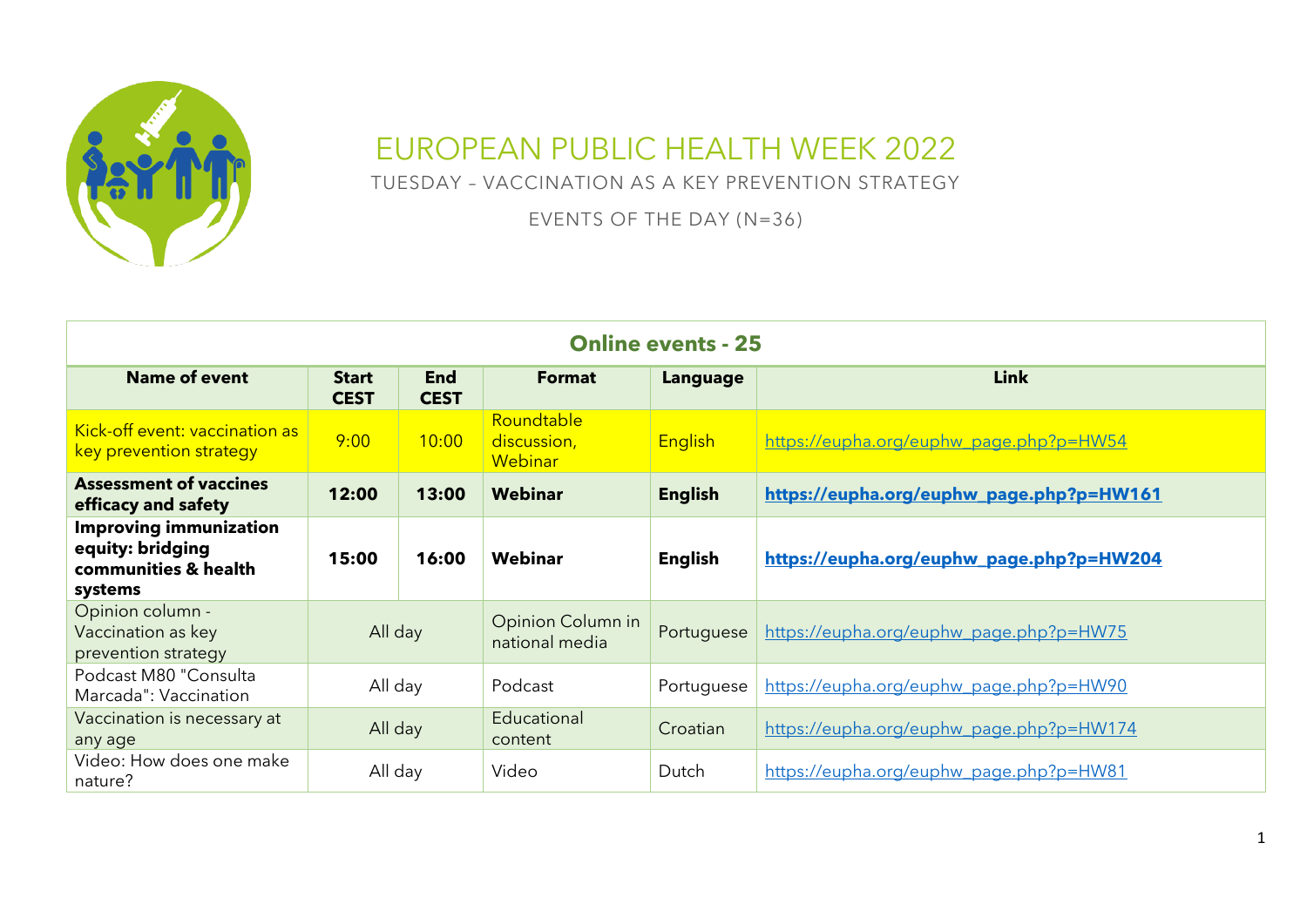| Waning of the AstraZeneca<br>vaccine                                        | All day |       | Podcast                                  | English          | https://eupha.org/euphw_page.php?p=HW181 |
|-----------------------------------------------------------------------------|---------|-------|------------------------------------------|------------------|------------------------------------------|
| Facts about children<br>vaccination                                         | All day |       | Pre-recorded<br>lecture/counselling      | Serbian          | https://eupha.org/euphw_page.php?p=HW130 |
| Public awareness for<br>vaccination, climate change<br>and mental health    | All day |       | Poster campaign                          | Greek            | https://eupha.org/euphw_page.php?p=HW171 |
| Youth for Vaccination -<br>Polygeia                                         | 9:00    | 9:15  | video                                    | English          | https://eupha.org/euphw_page.php?p=HW120 |
| Be Aware with Turin Public<br>Health School- day 2                          | 9:00    | 17:00 | Campaign                                 | Italian          | https://eupha.org/euphw_page.php?p=HW156 |
| 25th annual conference<br><b>Austrian Public Health</b><br>Association      | 9:00    | 17:00 | Conference                               | German           | https://eupha.org/euphw_page.php?p=HW27  |
| 20 Tage, 20Min. - Interview<br>between Dr. M. Sprenger &<br>M.Fleischhacker | 9:00    | 18:00 | Roundtable<br>discussion,<br>Webinar     | German           | https://eupha.org/euphw_page.php?p=HW113 |
| Public Health Technology<br>Week - 2022                                     | 9:00    | 16:00 | Conference                               | Russian          | https://eupha.org/euphw_page.php?p=HW61  |
| The vaccines - the active<br>choice for a better healthy<br>future          | 9:00    | 10:30 | Webinar                                  | <b>Bulgarian</b> | https://eupha.org/euphw_page.php?p=HW55  |
| Awareness of vaccine<br>prophylaxis in elderly                              | 10:00   | 11:00 | Lecture                                  | <b>Bulgarian</b> | https://eupha.org/euphw_page.php?p=HW30  |
| Interaction between social<br>workers and midwives                          | 10:00   | 10:45 | Webinar                                  | <b>Bulgarian</b> | https://eupha.org/euphw_page.php?p=HW40  |
| How to help our body<br>protect itself? Immunization.<br>Dr. V. Eigirdiene  | 10:00   | 11:00 | Webinar                                  | Lithuanian       | https://eupha.org/euphw_page.php?p=HW200 |
| How to talk vaccines with<br>parents & where do we lose<br>the connection?  | 11:00   | 13:00 | <b>Online Campaign</b><br>and Discussion | <b>Bulgarian</b> | https://eupha.org/euphw_page.php?p=HW109 |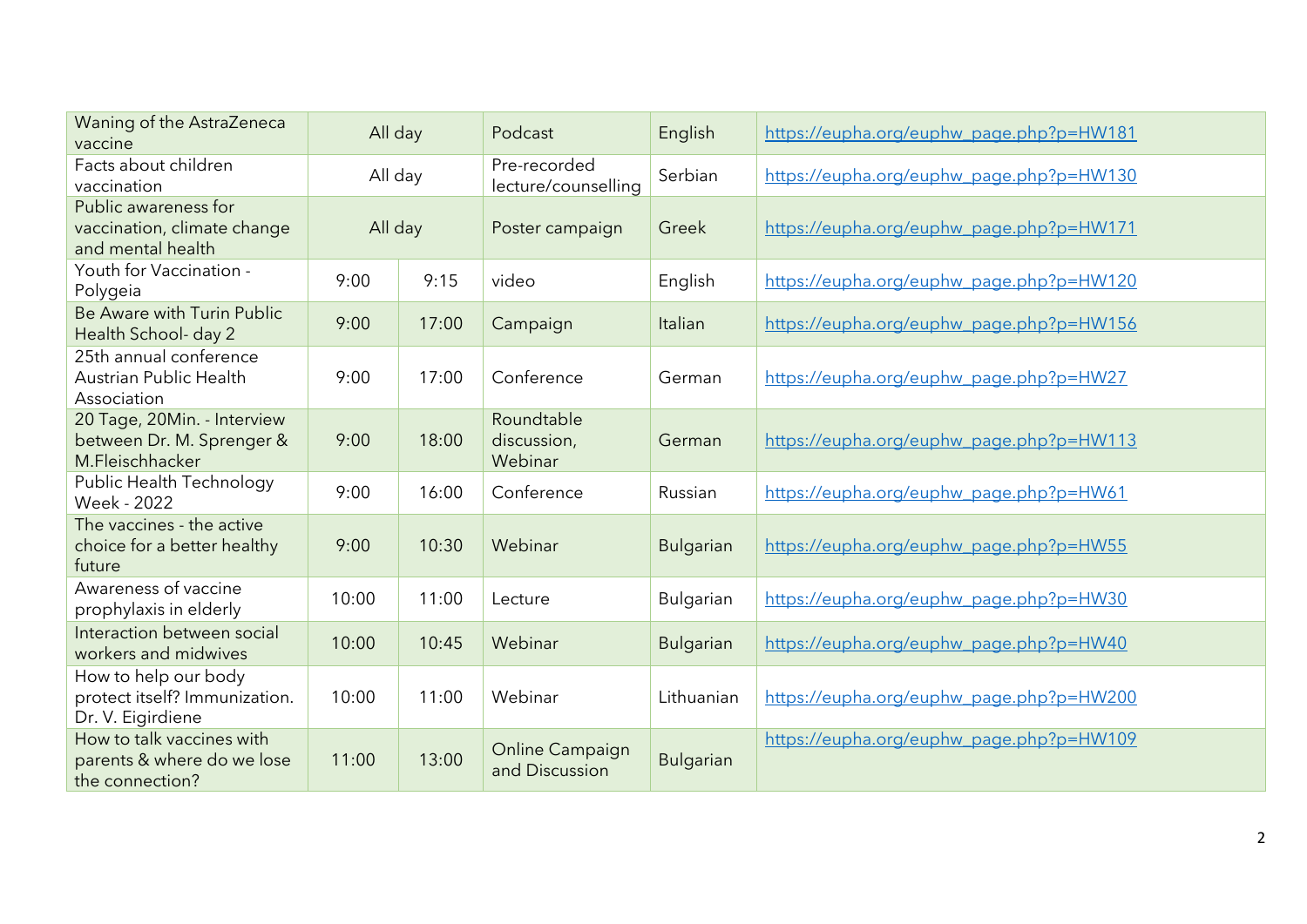| Online panel discussion:<br>Vaccination as key<br>prevention strategy | 12:00 | 13:30 | Panel discussion                         | Serbian           | https://eupha.org/euphw_page.php?p=HW222 |
|-----------------------------------------------------------------------|-------|-------|------------------------------------------|-------------------|------------------------------------------|
| <b>GD INSIDE - Vaccination</b>                                        | 12:30 | 13:15 | Webinar                                  | German            | https://eupha.org/euphw_page.php?p=HW188 |
| Topical issues of<br>immunoprophylaxis                                | 13:00 | 15:00 | Conference                               | Lithuanian        | https://eupha.org/euphw_page.php?p=HW20  |
| <b>Routine Vaccination</b><br>Recommendations for<br><b>Adults</b>    | 17:00 | 19:00 | Online<br>Presentation/Video<br>Premiere | Greek,<br>English | https://eupha.org/euphw_page.php?p=HW217 |
| The value of health: A global<br>perspective                          | 17:30 | 19:00 | Lecture                                  | English           | https://eupha.org/euphw_page.php?p=HW28  |

| <b>In-person events - 4</b>                              |                             |                           |                                  |                  |                 |                                          |  |  |
|----------------------------------------------------------|-----------------------------|---------------------------|----------------------------------|------------------|-----------------|------------------------------------------|--|--|
| <b>Name of event</b>                                     | <b>Start</b><br><b>CEST</b> | <b>End</b><br><b>CEST</b> | <b>Format</b>                    | <b>Countries</b> | <b>Language</b> | <b>Link</b>                              |  |  |
| Functional study in patients<br>after COVID-19 infection | 8:00                        | 11:00                     | Open day for free<br>diagnostics | <b>BG</b>        | Bulgarian       | https://eupha.org/euphw_page.php?p=HW8   |  |  |
| The vaccination timeline                                 | 9:00                        | 17:00                     | Interactive display              | <b>GB</b>        | English         | https://eupha.org/euphw_page.php?p=HW66  |  |  |
| Stop the pandemic by<br>immunizing yourself.             | 11:30                       | 13:00                     | Roundtable<br>discussion         | Kosovo           | Albanian        | https://eupha.org/euphw_page.php?p=HW17  |  |  |
| HPV vaccine for cancer<br>prevention                     | 14:00                       | 16:00                     | Lecture                          | <b>GE</b>        | English         | https://eupha.org/euphw_page.php?p=HW166 |  |  |